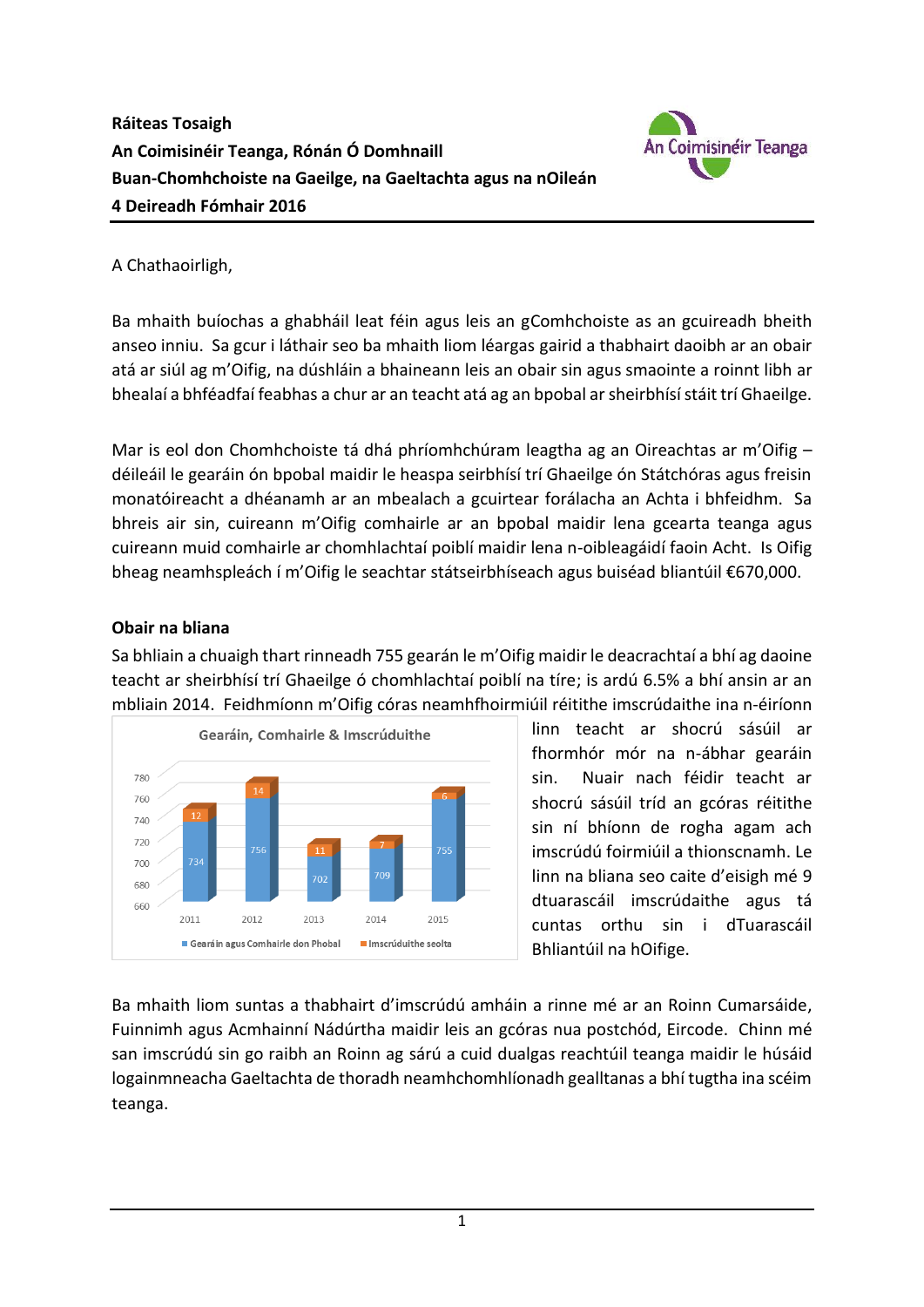Tháinig sé chun solais le linn an imscrúdaithe sin go raibh ainmneacha agus seoltaí daoine aistrithe go Béarla le linn sheachadadh an Eircode. Is ábhar é seo a chuir cantal ar na daoine a rinne teagmháil le m'Oifig agus bhí sé ar an ábhar aonair gearáin is mó riamh a fuair m'Oifig. Chuir sé díomá orm nach raibh aon fhoráil in Acht na dTeangacha Oifigiúla ná in aon achtachán eile a thug cosaint d'úsáid ainm, sloinne agus seolta sa teanga oifigiúil is rogha leis an saoránach. Is cuid dhílis de chéannacht duine a (h)ainm agus sloinne ach fágann an easpa reachtaíochta ar an ábhar seo gur beag cosaint reachtúil atá ann ina leith. Is léiriú é seo ar cheann de na bearnaí nó na laigí atá sa chóras reachtaíochta teanga. In ainneoin nach raibh an t-údarás agam aon ghníomh a ghlacadh chinn mé an cás a chur faoi bhráid an Choimisinéara Cosanta Sonraí le féachaint an bhféadfadh go raibh aon sárú á dhéanamh ar an reachtaíocht sin.



Chuir m'Oifig clár leathan faireacháin i bhfeidhm le linn na bliana agus an chuid is mó den

acmhainn faireacháin sin dírithe ar scéimeanna teanga. Ar an iomlán rinneadh iniúchadh ar 17 scéim teanga agus leantar próiseas caighdeánach ina mbailítear fianaise maidir le cur i bhfeidhm na scéime i bhfoirm chomhfhreagrais agus cruinnithe le hionadaithe na gcomhlachtaí poiblí. Tá trácht déanta agam roimhe seo ar chaighdeán roinnt scéimeanna teanga

atá á n-aontú. Tá patrún le brath go bhfuil scéimeanna teanga á n-aontú ar mhaithe le scéim teanga a bheith ann seachas mar ionstraim atá dírithe ar réimse na seirbhísí atá ar fáil trí Ghaeilge a neartú. Fillfidh mé ar an ábhar sin níos faide anonn sa ráiteas seo.



In ainneoin gur líon beag foirne atá ar fáil do m'Oifig leag muid béim faoi leith ar theagmháil réamhghníomhach a dhéanamh le comhlachtaí poiblí i rith na bliana chun dualgais an Achta

> a mheabhrú agus a mhíniú an athuair dóibh. Iarracht a bhí anseo déileáil leis na hathruithe móra atá tagtha ar chúrsaí foirne sa tseirbhís phoiblí le blianta beaga anuas agus dá bharr gan an tuiscint chéanna a bheith ann faoi bhundualgais an Achta. Tháinig méadú 79% ar líon na bhfiosrúchán a tháinig ó chomhlachtaí poiblí le linn na bliana 2015 agus tá an patrún sin ag leanúint arís in

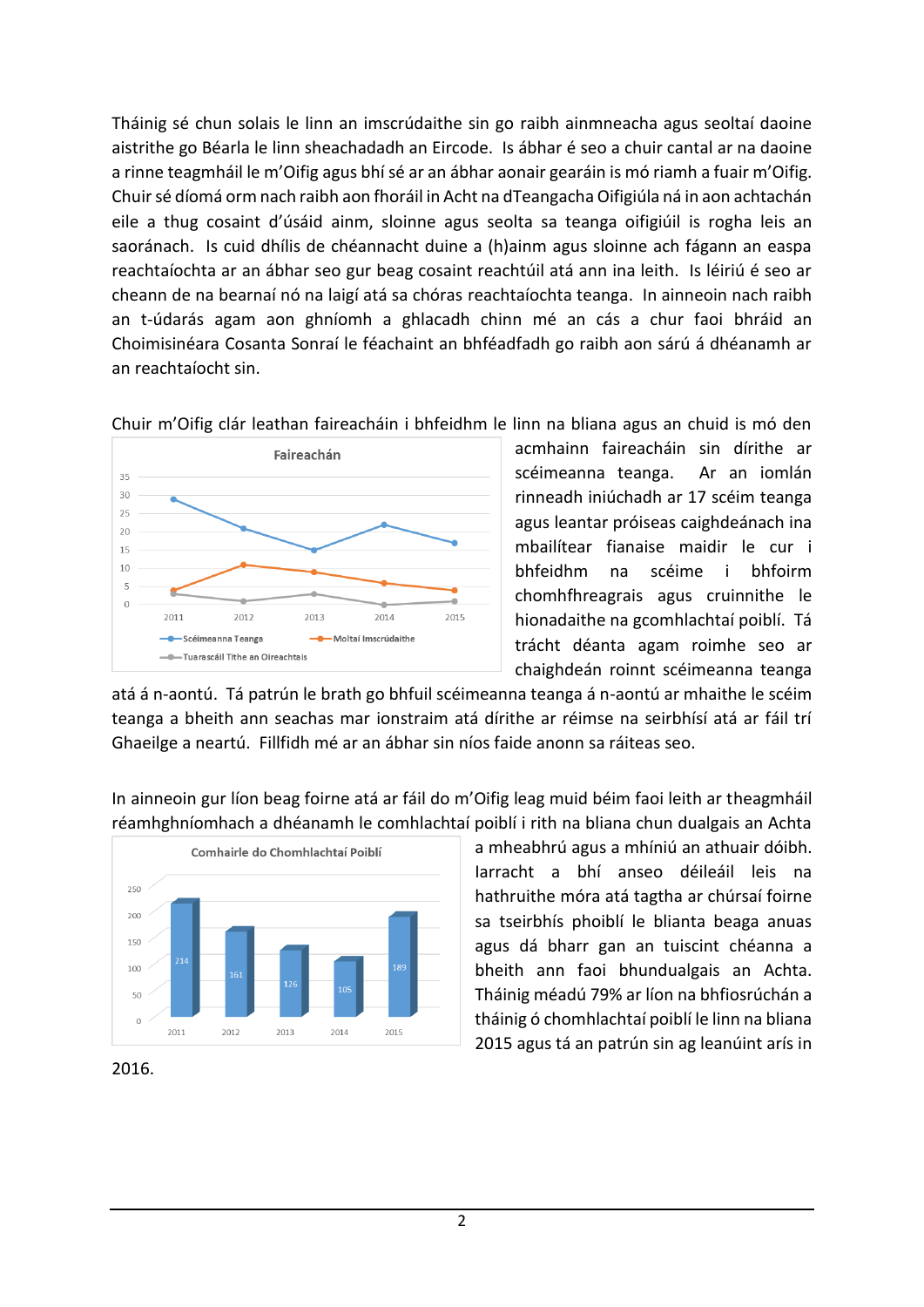### **Bille Leasaithe – Acht na dTeangacha Oifigiúla**

Ní raibh Bille Leasaithe na dTeangacha Oifigiúla foilsithe faoin tráth ar tháinig críoch le tréimhse an Rialtais deiridh. Mar is eol don Chomhchoiste teastaíonn uaimse go leasófaí an tAcht reatha. Tá eolas roinnte agam roimhe seo le Comhchoistí Oireachtais agus i bhfóraim eile ar na príomhleasuithe a mheasaim atá de dhíth ar an Acht, ina measc:

- 1) Foráil a chinntíonn go gcaithfidh Gaeilge ar a dtoil a bheith ag oifigigh stáit a bhíonn ag obair nó lonnaithe sa Ghaeltacht. Mar atá ráite agam go minic roimhe seo luíonn sé le réasún go mbeadh dualgas ar an Státchóras a chuid seirbhísí a chur ar fáil i gceachtar teanga oifigiúil sa Ghaeltacht de réir rogha an tsaoránaigh. Tá sé seo níos tábhachtaí ná riamh tráth a bhfuil na pobail chéanna ag tabhairt faoi phleanáil teanga chun a stádas Gaeltachta choinneáil.
- 2) Malairt córais a thabhairt isteach in áit chóras na scéimeanna teanga ina mbeadh níos mó seirbhísí, go háirithe iad sin nach bhfuil ag brath ar acmhainní daonna, sonraithe le rialacháin seachas scéimeanna teanga éagsúla a bheith á n-aontú go malltriallach le comhlachtaí poiblí ina gceann is ina gceann. Níl an córas seo ag oibriú ná ag baint amach na spriocanna atá i gceist leis.
- 3) Rangú a dhéanamh ar chomhlachtaí poiblí i gcomhréir leis an gcumarsáid agus an idirghníomhaíocht a bhíonn acu leis an bpobal agus go leagfaí na dualgais is troime teanga orthu siúd is mó a bhíonn ag soláthar seirbhísí don phobal.
- 4) Go sonrófaí cearta sa reachtaíocht maidir leis an teanga oifigiúil is rogha leis an saoránach a bheith in úsáid i gcás ainm agus seoladh an tsaoránaigh sin.
- 5) Go dtiocfadh comhlachtaí poiblí go huathoibríoch faoin reachtaíocht seachas iad a bheith ainmnithe i sceideal de chuid an Achta is gá a choinneáil cothrom le dáta. Gníomh é seo nach bhfuil glactha anois le os cionn 10 mbliana.
- 6) Go dtiocfaí i ngleic ar bhealach níos cuimsithí le seirbhísí stáit a bhíonn á gcur ar fáil go hindíreach ag 3ú páirtithe.

Ag an tráth seo ní heol dom an bhfuil i gceist Bille leasaithe a chur faoi bhráid an Oireachtais. Ba mhaith liom béim faoi leith a leagan ar an bpointe seo leis an gCoiste: **teastaíonn athruithe struchtúrtha ar an Acht a théann i ngleic leis na riachtanais phraiticiúla atá ag lucht labhartha na Gaeilge**. Mura ndéanfar é sin is faillí a bheas ann mar beidh muid ag leanúint orainn bliain i ndiaidh bliana ag trácht ar na fadhbanna ceannanna céanna. Níl de chumhacht agamsa aon leasú a dhéanamh ar an reachtaíocht; is feidhm é sin daoibhse, baill an Oireachtais, ní féidir liomsa ach sibhse a chur ar aon eolas faoi na fadhbanna is coitianta a thagann faoi mo bhráid agus moltaí a thabhairt daoibh ar na bealaí is fearr chun aghaidh a thabhairt orthu.

### **Córas na Scéimeanna Teanga**

Mar a luaigh mé níos túisce, tá mé míshásta leis an mbealach a bhfuil córas na scéimeanna teanga á chur i bhfeidhm. Tá sé le sonrú go bhfuil feabhas tagtha ar líon na scéimeanna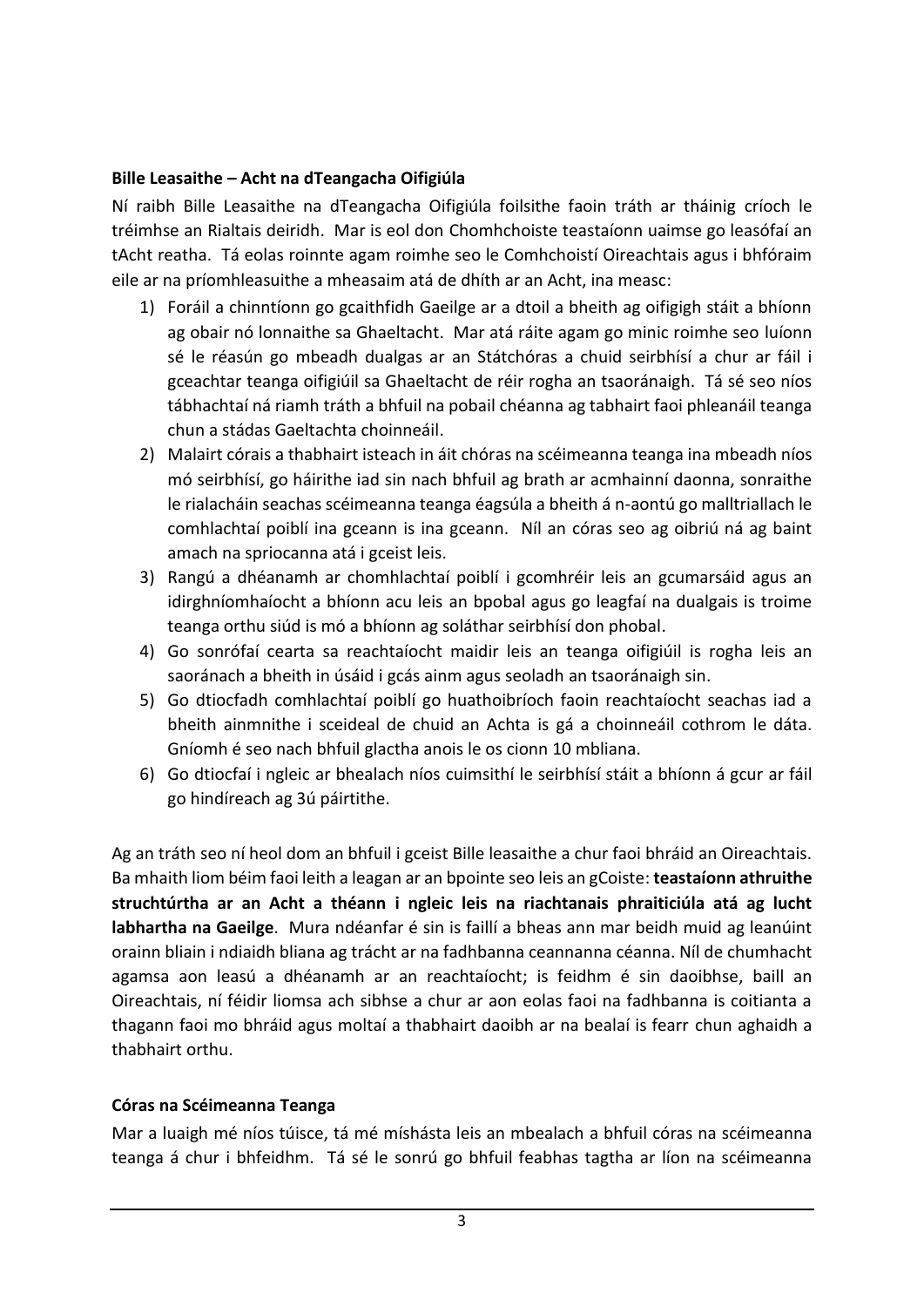atáthar a aontú anois ach ní shin le rá go bhfuil an fhadhb sin leigheasta ina hiomláine go fóill. Go deimhin, ag deireadh na bliana 2015 bhí 21 scéim teanga a bhí in éag, nó i bhfocail eile, as dáta le os cionn 5 bliana.

Chun é seo a mhíniú ar bhealach eile is tréimhse 3 bliana a bhíonn ag comhlacht poiblí na gealltanais atá tugtha sa scéim teanga a chur i bhfeidhm. Nuair a bhíonn dhá bhliain go leith den tréimhse sin caite is gá don Aire fógra a thabhairt don chomhlacht poiblí tabhairt faoi scéim teanga nua a ullmhú. Le deireanaí, scrúdaigh mé na comhlachtaí poiblí sin a bhfuil, ar a laghad, an dara scéim teanga aontaithe ag an Aire leo; tá 52 acu ann. De réir na hanailíse atá déanta agam bhí, ar an meán, 3 bliana eile caite tar éis dháta críochnaithe na scéime, sular aontaíodh an chéad scéim teanga eile. Ciallaíonn sé seo go raibh an scéim teanga a aontaíodh do thréimhse 3 bliana, ar an meán, i bhfeidhm ar feadh tréimhse 6 bliana. Ní raibh ach 5 chomhlacht phoiblí a raibh an scéim teanga reatha ag teacht sna sála ar an scéim a bhí ag dul as dáta. Bhí tréimhse de 5 bhliana nó níos mó caite ó tháinig deireadh le tréimhse feidhme scéim teanga sular aontaíodh scéim teanga nua i gcás 15 den 52 comhlacht poiblí.

Le pictiúr iomlán a thabhairt don Chomhchoiste tá 19 scéim teanga eile a bhfuil sa bhreis ar 5 bliana caite ó chríochnú a gcéad scéime gan aon scéim teanga nua daingnithe leo go fóill. Ar ndóigh fanann scéim teanga i bhfeidhm nó go n-aontaítear scéim teanga nua ach mar gheall ar an moill a bhaineann le haontú scéimeanna bíonn na gealltanais ag cailliúint a dtábhachta, ag dul as dáta agus gan aon ní breise ag teacht chun cinn.

Léirítearsa tábla thíos, *Scéimeanna Teanga daingnithe & Iarratais ag seasamh amach*, líon na scéimeanna teanga a daingníodh le seacht mbliana anuas agus líon na n-iarratas a bhí fós le

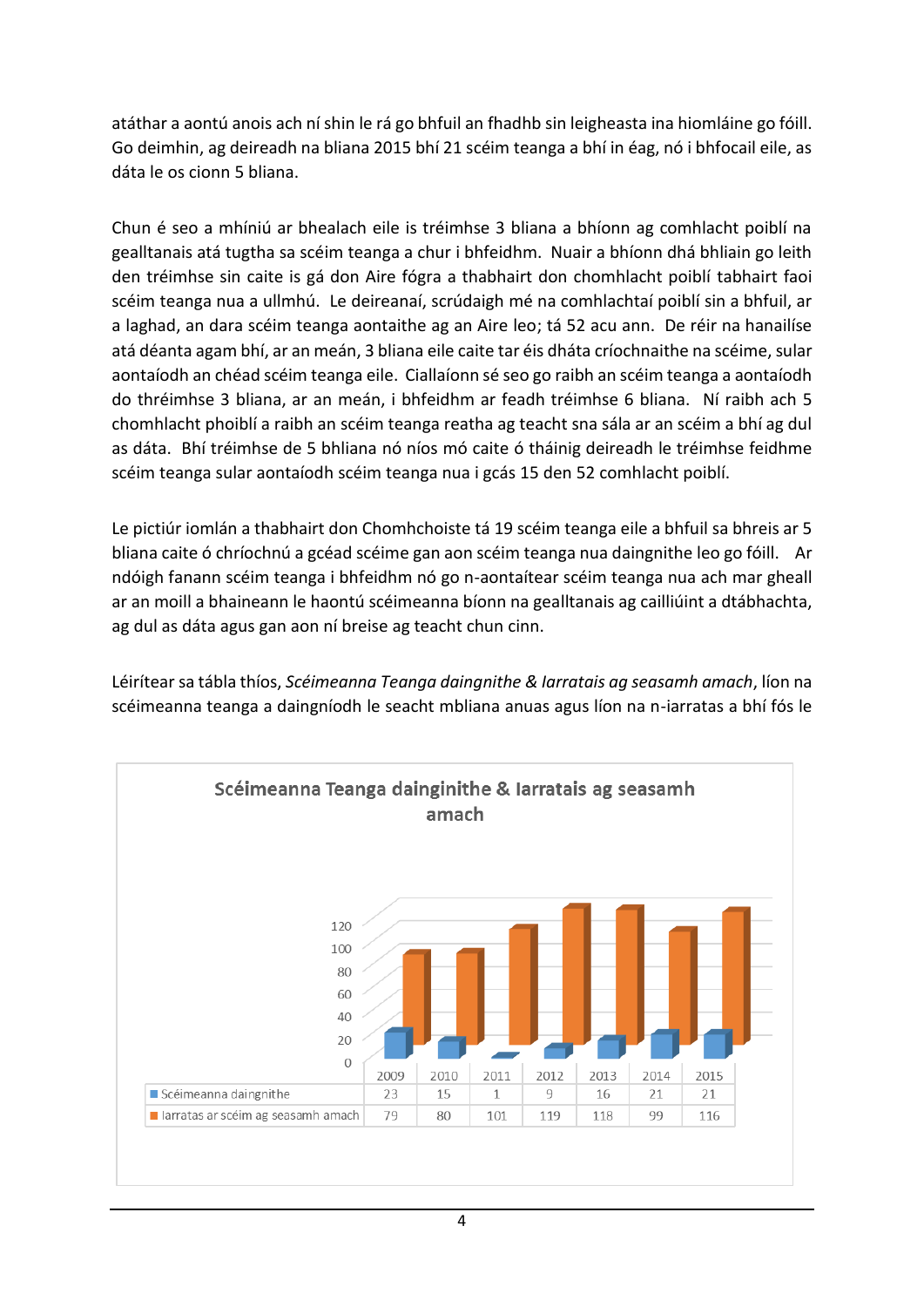daingniú ag deireadh gach bliana. Tá líon na scéimeanna atá fós le daingniú ardaithe 47% ón mbliain 2009, in ainneoin na n-iarrachtaí atá déanta dlús a chur le haontú scéimeanna.

An t-ábhar is mó imní atá orm faoi chóras na scéimeanna teanga i láthair na huaire ná a laghad a bhíonn geallta i gcuid mhaith acu. Fágann sin gur ann do scéim ach gur beag is fiú í i ndáiríre. Ní shin le rá nach mbíonn gealltanais fhiúntacha i roinnt scéimeanna, mar bíonn, ach ar an iomlán is é mo bharúil mheáite nach bhfuil na scéimeanna teanga ag cur go fiúntach le réimse na seirbhísí poiblí atá ar fáil trí Ghaeilge ar aon bhealach téagarach.

Ar cheann de na samplaí is mó ar thug mé suntas dó tá an scéim teanga a aontaíodh le Comhairle Contae na hIarmhí le linn na bliana seo ina bhfuil cúlú follasach ar roinnt gealltanas a bhí tugtha sa chéad scéim teanga. Tá sampla tugtha de dhá réimse gealltanas, sa tábla thíos, a léiríonn an t-athrú a cuireadh i gcrích:

|                 | An Dara Scéim Teanga - 2016                                                                                                                                                         | An Chéad Scéim Teanga - 2007                                                                                                                                                      |
|-----------------|-------------------------------------------------------------------------------------------------------------------------------------------------------------------------------------|-----------------------------------------------------------------------------------------------------------------------------------------------------------------------------------|
| Suíomh gréasáin | Beidh an t-ábhar statach ar an leathanach<br>baile agus ar phríomhleathanaigh shonracha<br>ar láithreán gréasáin Chomhairle Contae na<br>hlarmhí ar fáil i mBéarla agus i nGaeilge. | Beidh láithreán gréasáin na Comhairle, lena<br>n-áirítear gach seirbhís idirghníomhach nua<br>& reatha dátheangach agus féadfar athrú idir<br>teangacha ar an láithreán gréasáin. |
| Bileoga eolais  | Cuirfear 10% de bhileoga agus bróisiúir eolas<br>nua ar fáil i nGaeilge nó sa dá theanga. Beidh<br>an critéar roghnaithe bunaithe ar éileamh an<br>phobail.                         | Cuirfear bróisiúir agus bileoga eolais reatha a<br>tháirgeann an Chomhairle ar<br>fáil<br>ao<br>dátheangach nuair a dhéanfar an stoc a<br>athnuachan.                             |

Sa bhliain 2011 rinne an Oifig seo imscrúdú oifigiúil ar Chomhairle Chontae na hIarmhí nuair a theip orthu gealltanais áirithe de chuid na scéime teanga a chur i bhfeidhm go sásúil. Ar cheann de na gealltanais is suntasaí nach raibh curtha i bhfeidhm bhí suíomh gréasáin na Comhairle a bhí ag brath ar áis Google Translate chun leagan Gaeilge a chur ar fáil. Ina dhiaidh sin cuireadh Tuarascáil Speisialta faoi bhráid gach Tí den Oireachtas sa bhliain 2013 nuair a theip ar an gComhairle moltaí an imscrúdaithe a chur i ngníomh.

Tá sé le sonrú sa scéim teanga is deireanaí atá daingnithe ag an Aire go bhfuil laghdú suntasach tagtha ar an méid atá geallta anois i dtaobh an tsuímh gréasáin. Cuireann sé animní go deo orm gurb é an bealach ar déileáladh le neamh-chomhlíonadh gealltanais a tuairiscíodh chuig Tithe an Oireachtas ná an gealltanas sin a laghdú sa chéad scéim teanga eile. Tá mo mhíshástacht curtha in iúl agam don Roinn ar an ábhar seo agus tá m'imní ar threo ginearálta chóras na scéimeanna teanga curtha in iúl agam chomh maith. Bhí m'Oifig i gcónaí den tuiscint go chóir go mbeadh scéimeanna teanga ag tógáil ar a chéile agus nach mbeifí ag lagú, ag cúngú ná ag cúlú gealltanas. Sa mhéid is gur féidir leis tarlú léiríonn sé an pointe faoi na laigí a bhaineann leis an gcóras seo.

Tá dhá bhliain déag anois ann ó daingníodh an chéad scéim teanga agus ba chóir go mbeadh torthaí an chórais le sonrú faoin am seo. Ní mar sin atá an scéal agus go deimhin d'fhéadfaí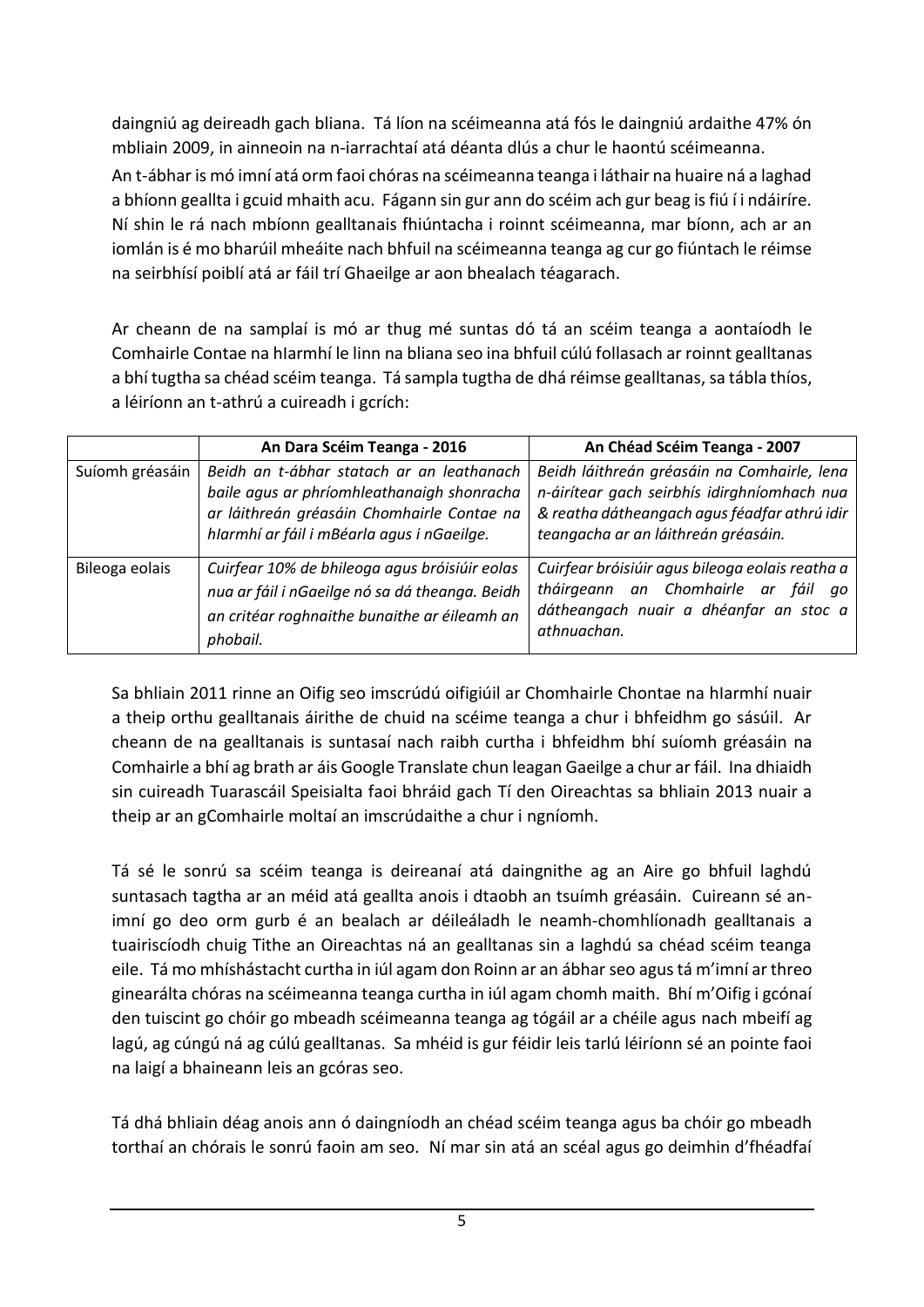an cás a dhéanamh go mbuanaíonn na scéimeanna teanga teorannú seachas forbairt ar sholáthar seirbhísí poiblí trí Ghaeilge.

Creidim gurb é an réiteach air seo ná tionchar chóras na scéimeanna teanga a laghdú agus go mbeadh níos mó seirbhísí ag teacht faoi réimse rialachán faoi mar atá déanta le comharthaíocht, stáiseanóireacht agus fógairtí taifeadta béil. Creidim gur féidir an méid sin a dhéanamh freisin i gcás suíomhanna gréasáin, seirbhísí ar líne, foirmeacha iarratais, preasráitis agus na seirbhísí sin ar fad nach bhfuil ag brath ar acmhainní daonna. Ciallaíonn sé seo athrú sa reachtaíocht ach bheadh sé fiúntach i mo thuairim múnla den chineál seo a fhorbairt mar creidim nach bhfuil córas na scéimeanna teanga, faoi mar atá siad faoi láthair, chun aon toradh fónta a thabhairt dúinn.

# **Earcaíocht sa tSeirbhís Phoiblí**

Ach oiread le córas na scéimeanna teanga is ábhar í an earcaíocht sa tseirbhís phoiblí a bhfuil cuid mhaith cainte déanta uirthi le blianta beaga anuas. Ní theastaíonn uaim athrá a dhéanamh ar an eolas atá ar fáil go poiblí cheana féin maidir leis an líon fíoríseal post a bhfuil riachtanas Gaeilge luaite leo. Insíonn na fíricí a scéal féin: níl dóthain daoine le Gaeilge á nearcú sa tseirbhís phoiblí, rud a imríonn tionchar ar stádas na teanga ach freisin a nascann go díreach leis an easpa seirbhísí atá ar fáil don phobal. Níl aon mhíniú agam ar an méid atá ag tarlú ach is léir go bhfuil drogall ar eagraíochtaí stáit a bheith ag cur ceangal orthu féin, mar a fheiceann siadsan é, go mbeadh riachtanas Gaeilge luaite le líon áirithe post.

Bhí míthuiscint nó míbhrí ann ón tús go gcaithfeadh Gaeilge a bheith ag 6% d'earcaigh nua a bheadh ag teacht isteach sa Státseirbhís de thoradh cinneadh Rialtais sa bhliain 2013. Ar ndóigh ní hé sin atá i gceist; is éard a bhí sa gcinneadh sin ná go gcruthófaí painéil de dhaoine le Gaeilge a bheadh cothrom le 6% den phainéal ginearálta. Mura bhfuil poist le riachtanas Gaeilge á sainaithint fágtar nach bhfuil daoine le Gaeilge ag teacht ó na painéil sin ag gach leibhéal sa Státseirbhís.

Tá tús curtha an athuair le hearcaíocht sa tseirbhís phoiblí agus tá beidh deis caillte againn athchothromú a dhéanamh ar líon na gcainteoirí Gaeilge sa Státseirbhís má leantar leis an gcur chuige reatha. Tá sé tráthúil dá dtiocfaí den tuairim seo agus 42 bliain caite ó fógraíodh deireadh leis an riachtanas Gaeilge sa Státseirbhís i 1974.

Le roinnt seachtainí anuas tá ceisteanna ardaithe ag m'Oifig leis an Roinn Tithíochta, Pleanála, Pobail agus Rialtais Áitiúil maidir leis na cáilíochtaí atá sonraithe do ghráid i leabharlanna poiblí. Thug an Roinn le fios dúinn gur bunaíodh grúpa oibre sa bhliain 2015 chun athbhreithniú a dhéanamh ar na cáilíochtaí sin. Dúradh linn gur mhol an grúpa oibre na cáilíochtaí a bhí ann a leasú chun aird a thabhairt ar na hathruithe atá tarlaithe sa ghairm le fiche bliain anuas.